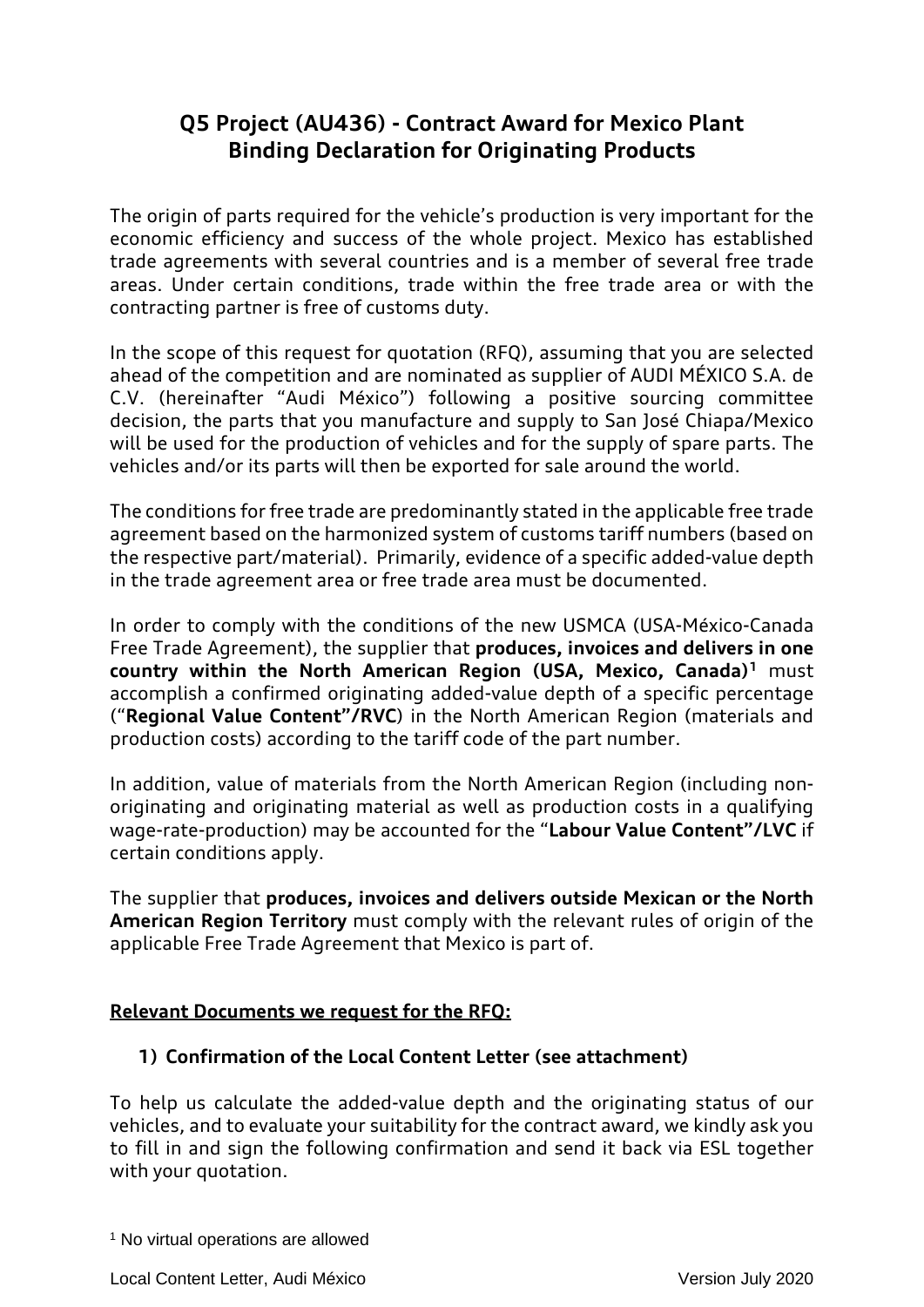## **2) "Report of Origin Pre-Series" (Excel file)**

Moreover, we kindly ask you to fill in the attached "Report of Origin Pre-Series" (Excel file) and send it directly to our Customs Department at Audi México (email to **[rces@audi.mx](mailto:rces@audi.mx)**) for further verification. You will receive our calculation results on RVC/LVC (for USMCA) and/or the qualification for the EU-MX-Free Trade Agreement as a report sent to your email.

This information will be used in the decision process for the contract award. As we will need **your final price of quotation** for the respective calculation, please make sure that you send the requested details on **part number level with the final prices** by conclusion of the negotiations.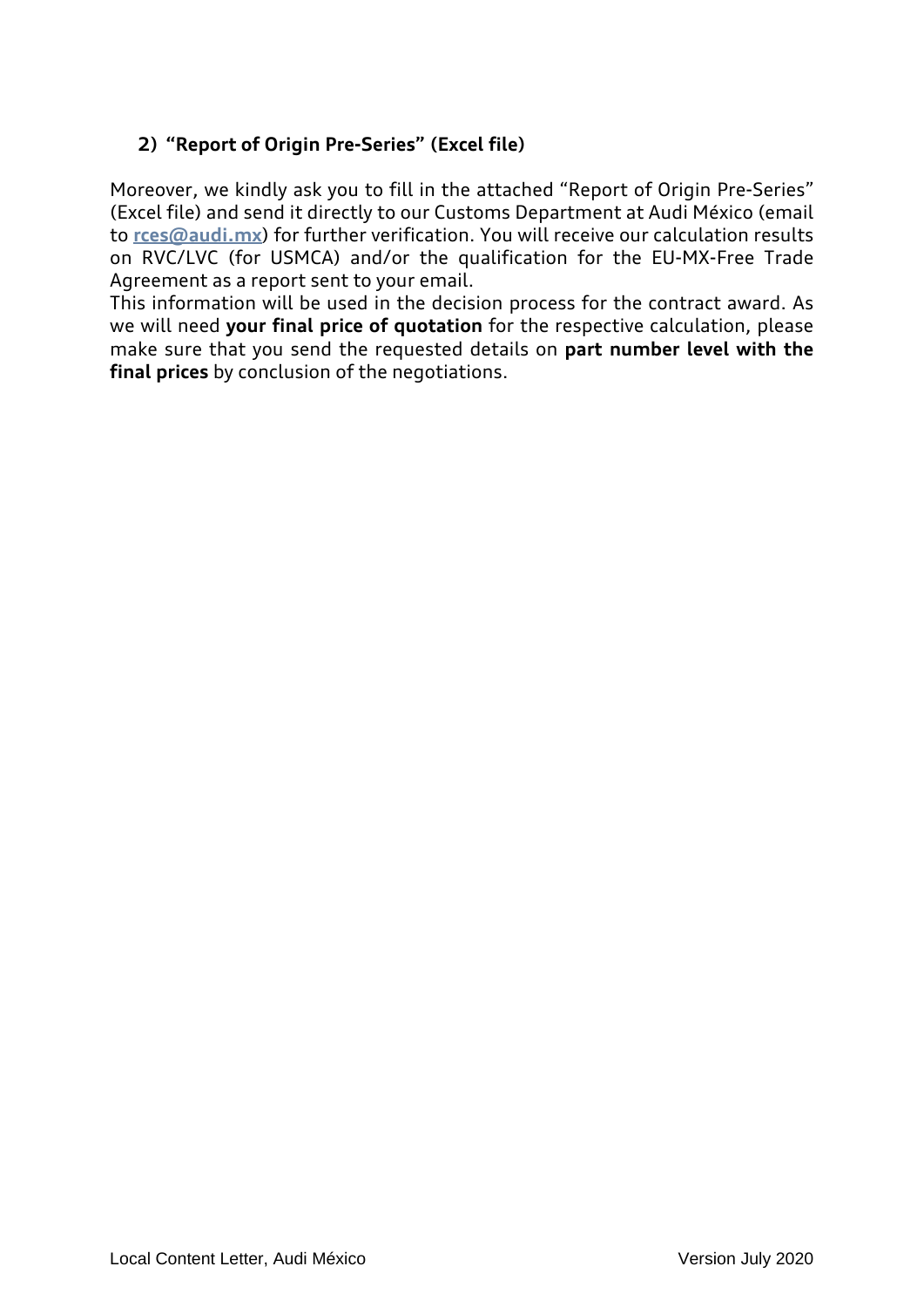# **Declaration for Originating Products**

**In the case of contract award, we hereby certify** that, in the scope of this RFQ

with FS/GS number…………………………………………………………

the products/parts supplied by our company at the time of delivery are originating products as per the following free trade agreements (*please select the one(s) applicable*):

\_\_\_ Mexico/USMCA

\_\_\_ Mexico/EU

\_\_\_ Mexico/Mercosur (Frame agreement with 4 Appendix)

In addition, that we will provide AUDI MÉXICO S.A. de C.V. with the relevant, correct and complete documentary evidence of origin as it is requested via a **"Report of Origin" every year** following the required timeline.

We declare that we can confirm an originating added value for the parts quoted as per definition of the USMCA rules & conditions:

- Regional Value Content (RVC): \_\_\_% (*please attach table if quota varies between part numbers)*
- Labour Value Content (LVC): **\_\_\_\_\_%** (*please attach table if quota varies between part numbers)*

and / or that we can confirm an originating certificate for the parts quoted as per definition of the EU-MX-Free Trade Agreement.

- Yes \_\_\_\_ No \_\_\_ (*please attach table if varies between part numbers)*

Suppliers outside Mexico will deliver the corresponding "Certificate of Origin" as the FTA signed with Mexico establishes and in the periodicity that applies (by shipment or yearly).

Against this background, our quotation necessarily discloses the local content in the requested way (e.g. cost breakdowns at point of time of sourcing, bill of material during the project phase, Reports of Origin after SOP, etc.).

Furthermore, we will notify immediately the responsible procurement agent of any possible changes affecting the parts to be supplied during the project phase (e.g. technical change requests) and the series phase (e.g. cost reduction proposals) which could jeopardize the attainment of the **confirmed originating**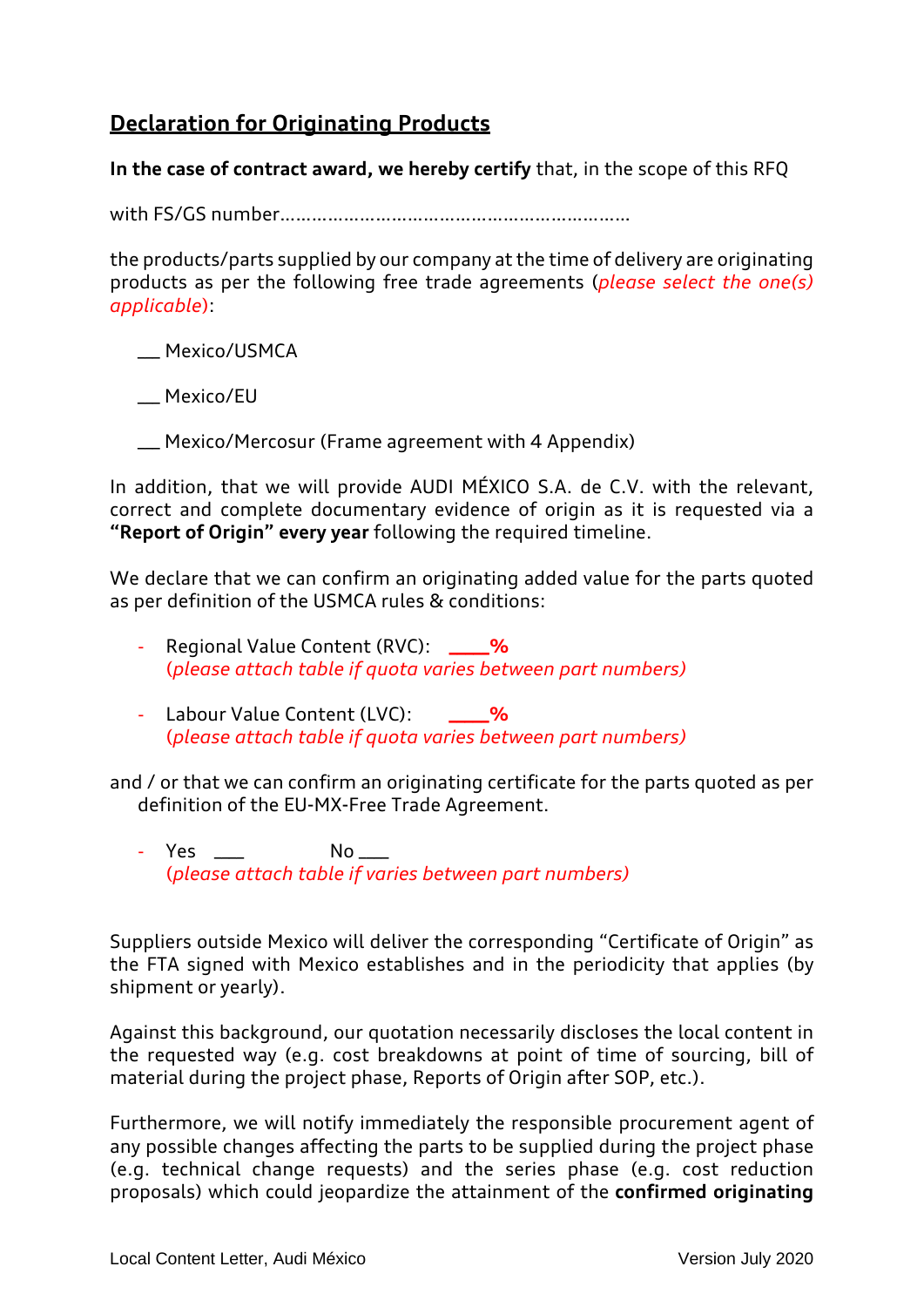**added-value for USMCA and/or the originating status of the product according to the before mentioned Free Trade Agreements (as stated above)**. There will be no change, which could jeopardize the required origin without the prior written approval from Audi México.

We will mandatorily feed the IT System solution, which Audi México will provide for the inclusion of the Report of Origin information, on a regular basis with the above requested information ("Report of Origin" or "Certificate of Origin"). Regular data input of such information will be required from RFQ phase before nomination until EOP (End of Production).

In case of n-Tier supplier relationships, we are responsible for gathering the necessary documents from our sub-suppliers. **In case of directed suppliers** by AUDI AG or the VW Group, **the Tier 1 supplier is responsible for the documentation towards Audi México**. Therefore, the directed supplier accepts to provide the relevant information in the above-mentioned form to the Tier 1 supplier or to Audi México accordingly.

It will be also mandatory to achieve the RVC committed during the sourcing process to comply with the USMCA free trade agreement and provide the correct and complete Report of Origin/Certificate of Origin to International Treaties. If the commitment is not met or the requested documentation is not delivered, Audi México reserves the right to terminate the contract early without further formality and as well as withhold up to 30% of the supplier's pending invoices. This penalty should continue until the RVC is fulfilled or the certificates are sent to and accepted by Audi México.

In particular, we are aware that the above declaration is of key importance to Audi México, both in terms of project costing and for the award decision, and that any deviations from the above may cause considerable economic damage.

After your selection as supplier according to the process mentioned above, this binding declaration will become part of the contract between your company and Audi México. In the case of contract award, you will be obligated to fulfill all the requirements as stipulated in the declaration for originating products.

...……………, ………………… …………………………. Place Date Company

…………………………… **Signature**